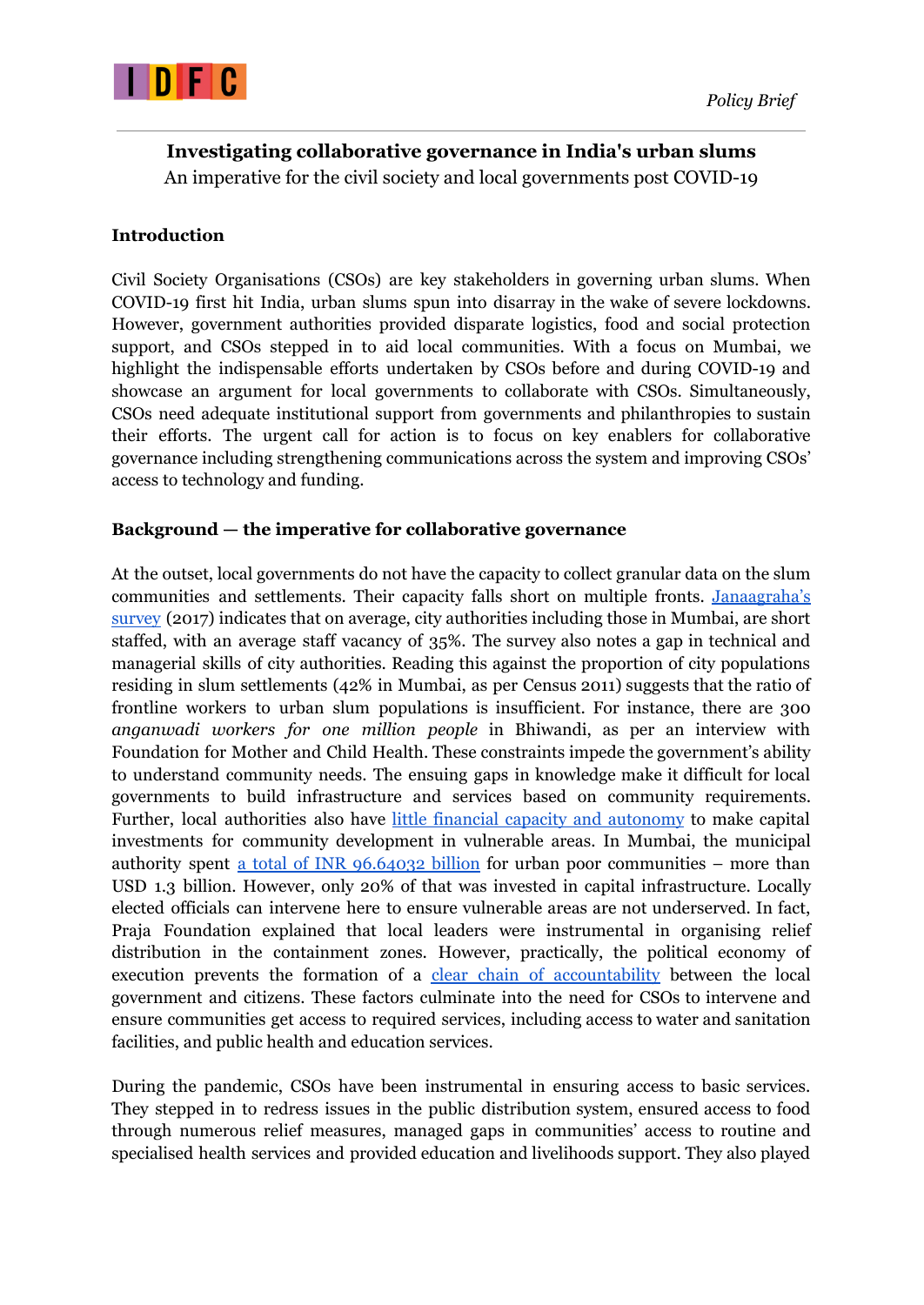

an indelible role in assisting victims of domestic violence, providing health information and mental health and psychosocial support to local citizens.

Notwithstanding their efforts in managing the COVID-19 crisis, CSOs found their manpower and financial capacity stretched. The imperative for local governments and CSOs to collaborate stems from the need to:

- Improve funding mechanisms for CSOs to ensure sustainability of their operations;
- Leverage collaborative capacities to respond to community needs at scale and holistically;
- Integrate grassroot organisations with frontline workers for better coordination and data collection from communities; and
- Work within respective capacities with least overlap of roles and responsibilities based on realistic expectations and balanced power dynamics.

In the next section, we look into the aspects that can enable these collaborations.

# **Policy recommendations — enabling collaborative governance**

We identified three core enablers for operationalising a culture of sustainable collaborations. These are summarised below:

- **Strengthening communications:** Strengthening governance in urban slums requires a commitment from multiple stakeholders. CSOs act as the connecting link between philanthropic organisations and local government bodies. Communication narratives and channels need to be re-wired to convey the intent behind and possible impact from collaborations. This will help build trust between stakeholders and make room for negotiations between them.
- **Leveraging technology for transparency and efficiency:** Extending the previous point further, a digital platform can serve as a repository for information on civil society networks. It will foster transparent communication pathways between the government, CSOs and private sector organisations. The robustness of such a platform will depend on its ability to reflect the ground reality accurately and at a granular level. This merits the need for training stakeholders in using data-tech tools, and engendering data sharing behaviours. To operationalise this, a phased strategy can be adopted. This involves first working with highly motivated bureaucrats to establish a successful pilot, post which scaling and replication can take place in similar contexts across locations. Data sharing mechanisms and data protection principles also need to be agreed upon for such tech-enabled collaborations to work.
- **Sustainable funding**: At present, philanthropies debate the efficiency of impact-investments. The existing strategy is inflexible and only allocates funds towards predefined targets set by donors and governments. CSOs are ignored in this paradigm despite their demonstrated ability to have far reaching impact. It is imperative to restructure the impact investing landscape by involving CSOs and thinking of impact as the final outcome. Collaborations need to include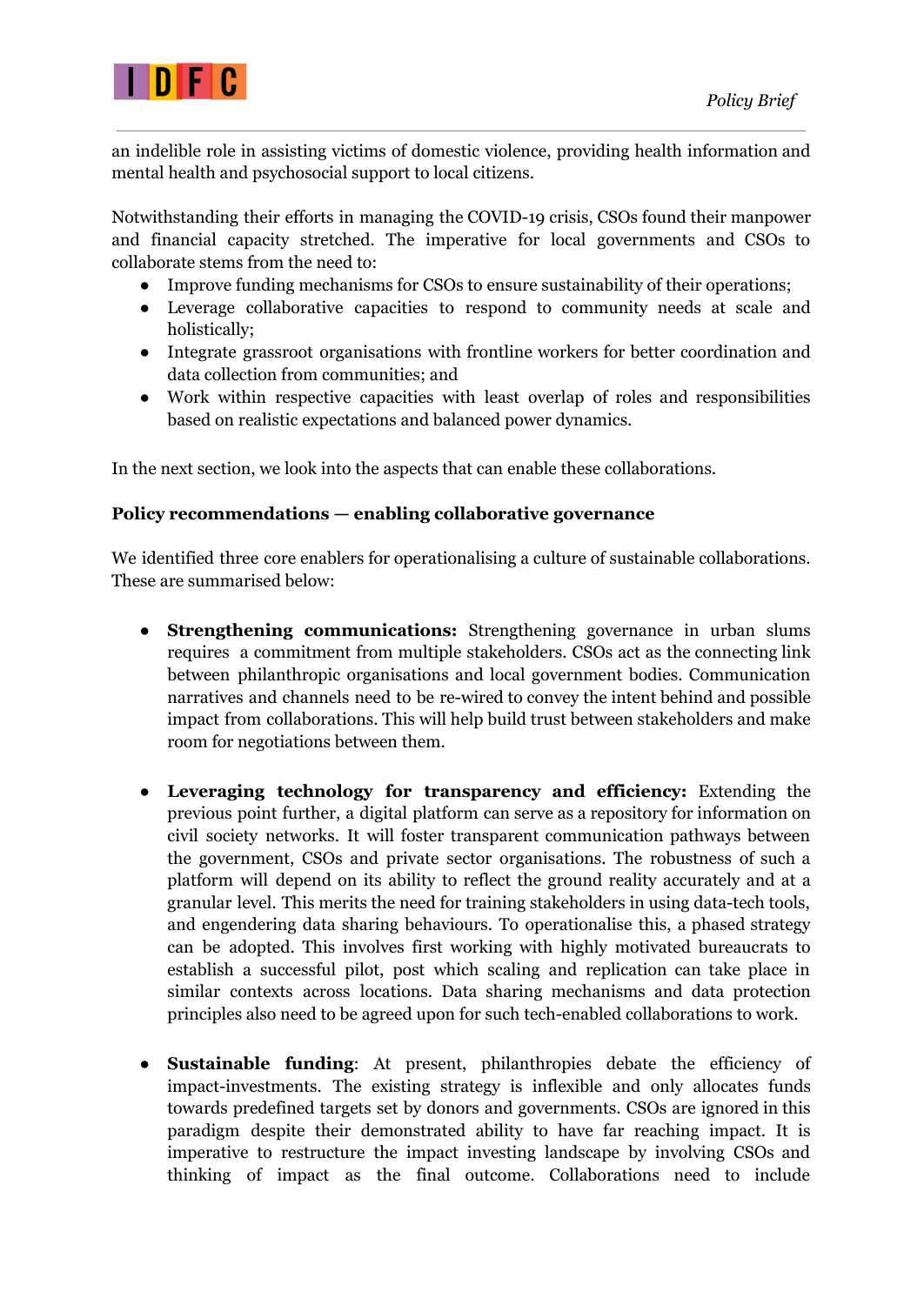

philanthropies/donors agencies from the start so that they understand the way CSOs function better. Besides funding from donors, municipal finances also need to focus on investing in slum communities. This requires spending more on provisions of goods and services, preparing for crises and earmarking contingency funds for communities.

# **Conclusions — looking forward**

Making the frameworks of collaborations more sustainable requires efforts across the board. We identify the next steps each stakeholder can focus upon in Mumbai. These are summarised below:

- **Local governments —** must focus on setting incentives for bureaucrats to encourage them to collaborate with CSOs. They should also streamline administrative processes to facilitate work on the ground.
- **CSOs** need to leverage inter-sectoral networks within the CSO landscape, given that there may be more than 200 CSOs working in micro communities in Mumbai. CSOs must organise their efforts and networks to design programs that answer the community needs holistically and generate funding in a decentralised manner.
- **Philanthropies** need to improve their understanding of CSOs and redesign funding mechanisms that support collaborative frameworks between CSOs and governments.